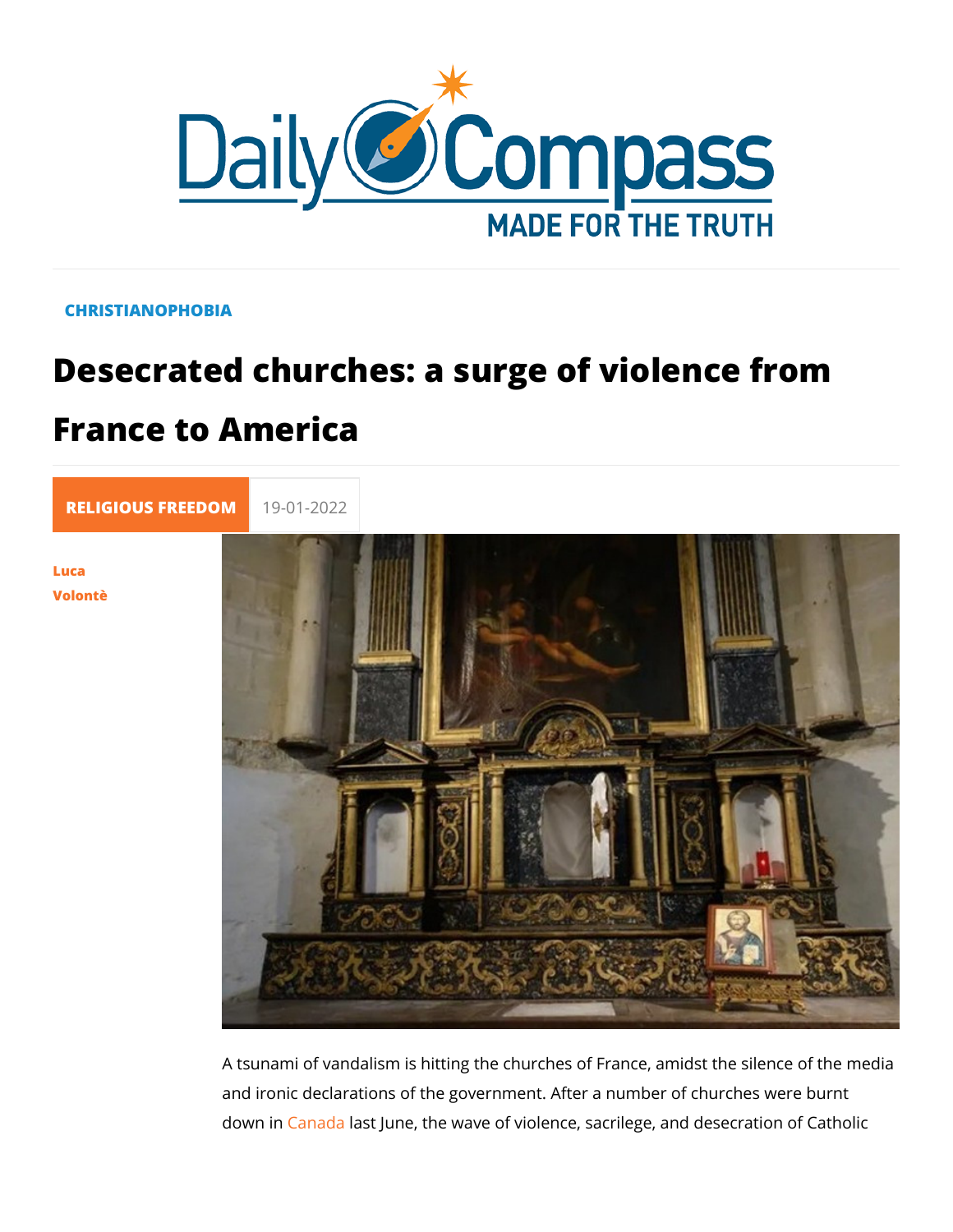churches in the USA and Latin American countries has not aba of silence, connivance, and complicity on the part of governme international mass media show just how violent anti-Christiani

Cardinal Timothy Dolan'ds e publication find Januaer grandin Repligious Freedom Day' in the United States, taken up by almost all Eng newspapers, in which he denounced the staggering number of a places of worship over the last two years, has caused a sensa the bishops of the United States have reported a disturbing tre being vandalised and statues destroyed...," he said, recalling of worship is certainly an assault on the particular community also an attack on the founding principle of America as a place freely practise their faith".

It is no coincidence that young Madeline Cramer has <mark>heen gne d</mark>arre with hate crimes vandalising the doors of Denver Cathedral las investigations are still under way to identify who was behind t statue of the Virgin Mary, which caused irreparable damage to National Shrine of the Immaculat bacs bing of the Concember.

Beheading the Virgin Mary has becomparaticidashion common to Satanistic and the Sate of Satanistic Annumento Sa vandals of the entire American continent: last week, the statue Conception was beheaded in the Argentinean Cathendral and All September, again in Argentina but in the city of Añatuya, the vandalised and the statuge rofof hteh e Miraculwas alles dade capitated Chile, on 10 January, Satanist vandals set fire to one of the c protected churches in San Sebastián de Curarrehue, in the dio

Over the last year the climate of hatred and violence has, also a country whree reat repadithe beginning of the year denounced t investigations against the perpetrators of the murder of four p than 80% of cases of murders, extortion, attacks, and raids ag have never been solved". Bolivia is not to be outdone, in the  $\ell$ been no shortage of violence and attacks on churches in recent bishops' stance against the liberalisation of abortion and, her suspects i<mark>dythæmiteet</mark>tack on the cathedral in the capital La Paz